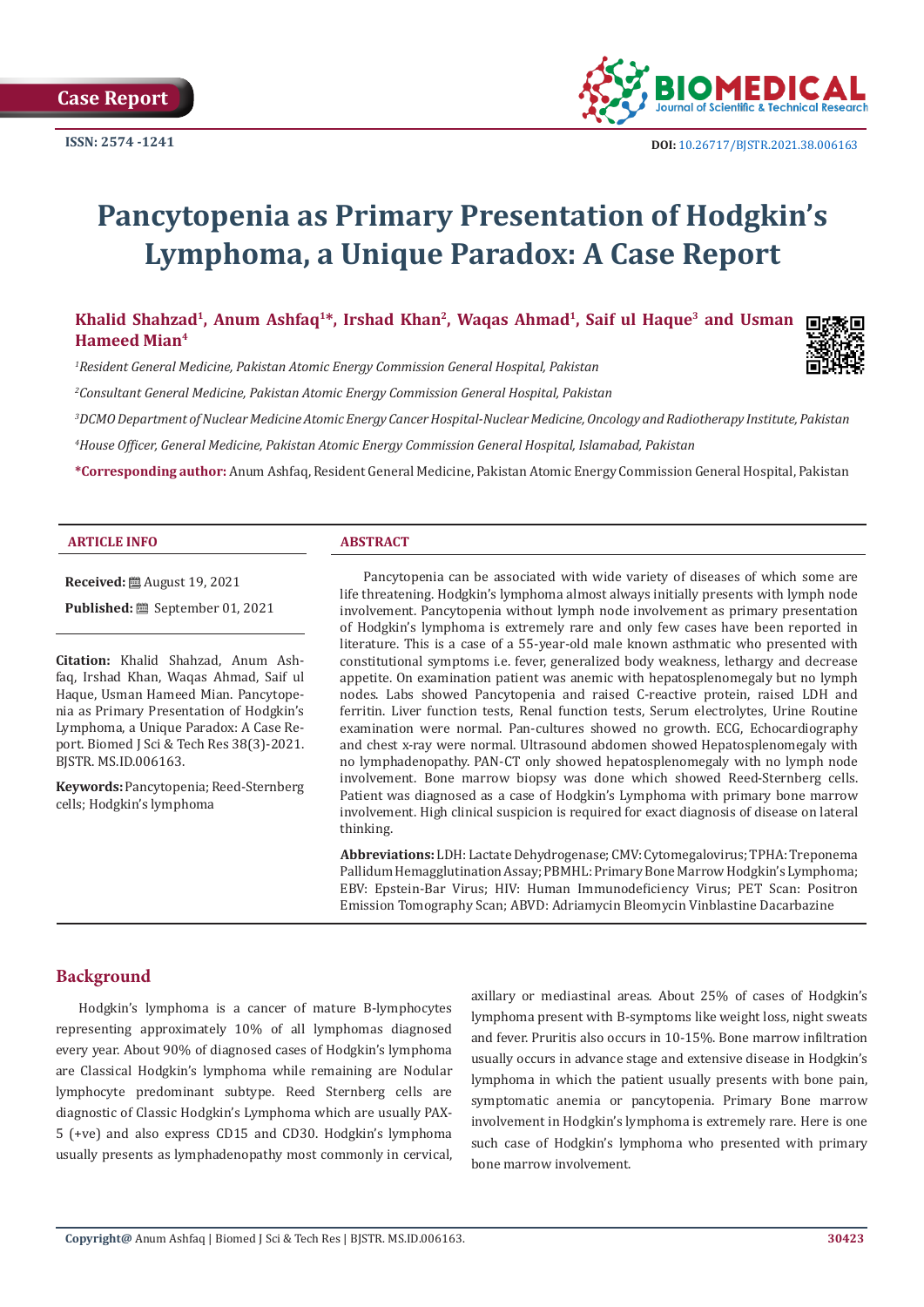# **Case Report**

A middle-aged male 51 years working as a ward attendant in a hospital, married belonging to the lower socioeconomic status, nonsmoker admitted initially with fever, generalized body weakness and decreased appetite for 6 months. He had 3 such admissions in the past 1 year for same complaints. Detailed workup was done which was negative. Patient was discharged on symptomatic treatment. On this admission, fever was documented up to  $102^{\circ}$ F, high grade, continuous and associated with rigors and chills. There was no history of weight loss, night sweats and any other systemic complaint. He had past history of bronchial asthma for which he took Foster Inhaler. On general physical examination, patient was well oriented in time, space and person. He had pallor with BP=120/78mmHg. Pulse was  $83/m$ inute, temperature of  $102^0$ F, respiratory rate of 16/minute and saturation of 98% at room air. There were no palpable lymph nodes or edema or cachexia.

On Abdominal examination, the abdomen was soft, nondistended and non-tender. There was splenomegaly and palpable splenic notch. Bowel sounds were audible. Rest of systemic examination was unremarkable. Labs showed thrombocytopenia of 49000 and Hb of 11mg/dl on admission. This bicytopenia later progressed to pancytopenia with Hb of 6.6mg/dl, TLC count of 2730 and platelet count of 27000. ESR was 90. Peripheral film showed retics of 2.5%. LDH was 540 and Ferritin was 2000. Serum bilirubin was 0.3, ALT of 36 and ALP of 339. RFTs, Serum Electrolytes and Urine R/E were normal. PAN Cultures showed no growth. Hep B, C and HIV were negative. Brucella serology, Mantoux test and sputum for AFB were negative. USG Abdomen showed hepatosplenomegaly with no lymphadenopathy. Liver span was 18cm and splenic index was 80. ECG, Echocardiography and Chest X-ray were normal. CT Scan Chest, Abdomen and Pelvis showed only hepatosplenomegaly with no lymphadenopathy.

Our differentials were CMV, EBV, TB, Syphilis, HIV, Autoimmune disease and occult malignancy. Antibodies for CMV and EBV, ANA, Syphilis TPHA, HIV, Coomb's test, Tumor markers were normal. Based on the diagnosis of PUO next step was bone marrow biopsy. Bone marrow showed Reed Sternberg Cells. On Immunohistochemistry, these were positive for PAX-5, CD30 and CD15 whereas negative for LCA. Background showed inflammatory infiltrates consisting of reactive lymphocyte plasma cell and eosinophils. CD3 and CD20 immunostaining were positive for scattered T and B lymphocytes respectively. Few megakaryocytes were identified. Granulopoiesis and erythropoiesis was suppressed. Patient was diagnosed as case of hodgkin's lymphoma and referred to oncology department for treatment. He received ABVD protocol (6 cycles) and then declared as treated case.

## **Discussion**

Hodgkin's lymphoma accounts for 30% of all lymphomas. It is a common lymphoproliferative disorder that primarily involve lymphoid tissues including lymphocytes, histiocytes and its precursors [1]. Hodgkin's lymphoma is mostly confined to lymph nodes entirely with only 2-16% of cases involving extranodal structures and almost always the initial presentation is progressive peripheral lymph node enlargement [2,3]. WHO classification of tumors of hematopoietic and lymphoid tissues divides Hodgkin's lymphoma into two main classes Classic Hodgkin's lymphoma and Nodular lymphocyte predominant Hodgkin's lymphoma [4]. In our case, patient initially presented just with thrombocytopenia which rapidly progressed to pancytopenia within no time and pan-CT scan did not showed any lymph nodes.

Extranodal lesions in Hodgkin's lymphoma mainly involve liver, spleen, lung, bone and bone marrow [1]. Staging of Hodgkin's lymphoma is done by location of lymph nodes whether present on one side of diaphragm or both, bulky disease or not, extranodal involvement or disseminated extranodal disease and presence of B-symptoms [3]. Although PET Scan/CT Scan is most important tool for staging of Hodgkin's lymphoma bone marrow biopsy from iliac crest is gold standard to confirm bone marrow infiltration which in turn guide treatment options and prognostic evaluation [3,5,6].

Bone marrow infiltration in Hodgkin's lymphoma is mostly associated with extensive lymphadenopathy and advanced stage disease and usually occur from disseminated disease arising somewhere else in the body [7,8]. The frequency of bone marrow involvement in Hodgkin's lymphoma ranges from 4-18% proven in various studies and once bone marrow is infiltrated it is considered as Stage IV disease [5]. The two subtypes with higher risk of bone marrow infiltration are Lymphocyte depleted and Mixed cellularity compared to other subtypes in one study [5]. New onset pancytopenia is a diagnostic dilemma and is caused by vast variety of conditions and is one of the most common indication for bone marrow biopsy [9].

Hodgkin's lymphoma involving primarily bone marrow without lymph node involvement is extremely rare with only few cases been reported in literature. It is extremely aggressive and rapidly progressing with very poor prognosis [10,11]. Primary bone marrow Hodgkin's lymphoma is mostly reported in HIV positive patients and rarely in HIV negative patients [7]. Usually HIV negative PBMHL occur in older patients aged more than 55 years compared to HIV positive PBMHL which has mostly been reported I young people [11]. PBMHL is relatively hard to diagnose due to either absence of typical Reed-Sternberg cells or difficult to detect the tumor cells due to focal pattern of bone marrow infiltration